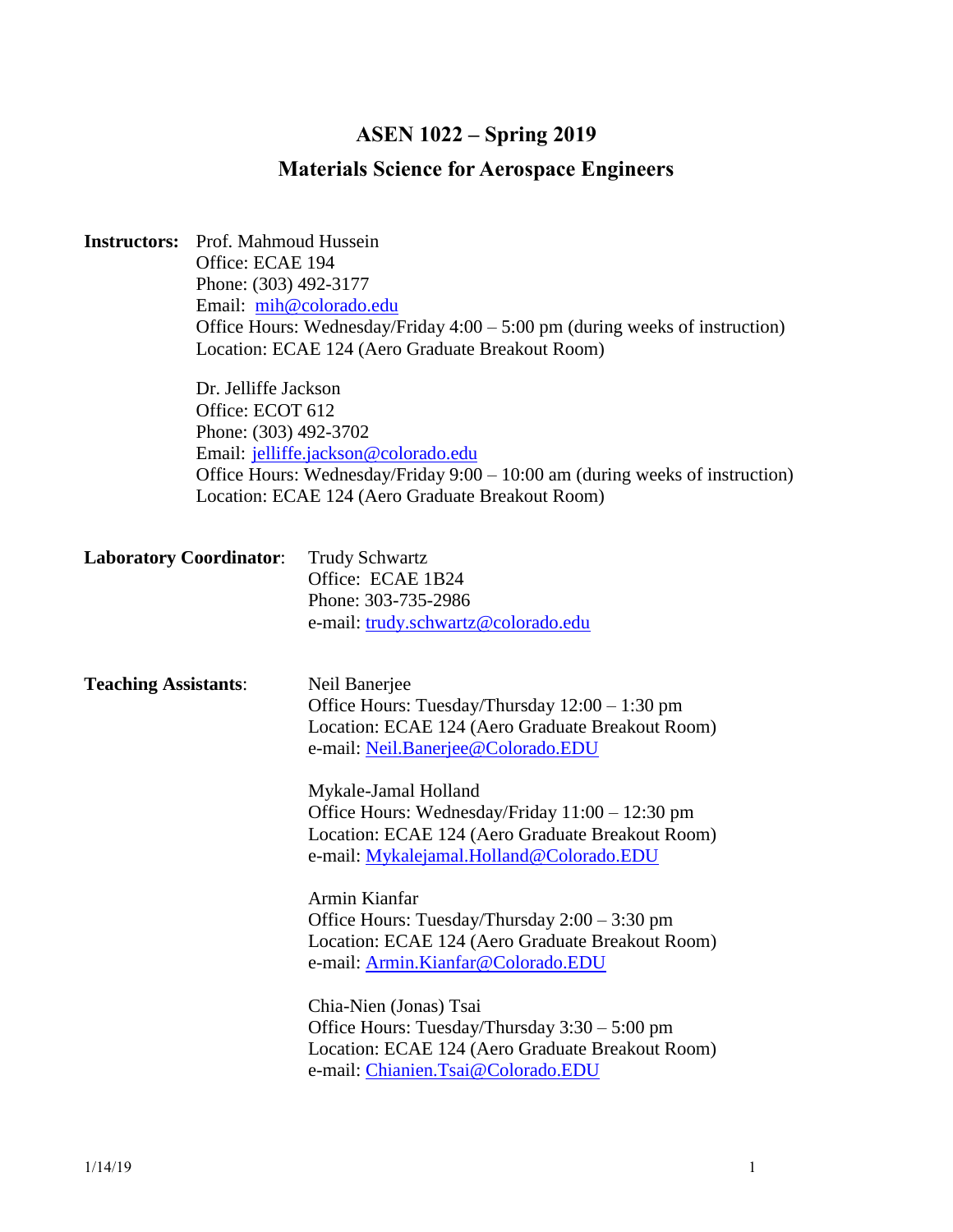| <b>Course Assistants:</b> | Zhuoying Chen (zhch1699@colorado.edu)<br>Benjamin Elsaesser (Benjamin.Elsaesser@Colorado.EDU)                                              |  |
|---------------------------|--------------------------------------------------------------------------------------------------------------------------------------------|--|
| <b>Lectures:</b>          | $M/W/F: 2:00 - 2:50$ pm, MATH 100                                                                                                          |  |
| <b>Class Web Site:</b>    | log on to https://canvas.colorado.edu/ to find ASEN 1022-001                                                                               |  |
| <b>Class e-mail list:</b> | This is automatically done through Canvas.                                                                                                 |  |
| Texts:                    | J.F. Schackelford, <i>Introduction to Material Science for Engineers</i> , 8 <sup>th</sup> edition.<br>Pearson.                            |  |
| <b>Prerequisites:</b>     | APPM 1350 or MATH 1300 (minimum grade C). Required co-requisite courses:<br>COEN 1300 or ECEN 1310 or CSCI 1300 or CSCI 1310 or CSCI 1320. |  |

**Course Objectives**: Introduce the fundamental understanding of the relation between composition, structure, processing, and properties of materials. Topics include atomic bonding, perfect and imperfect crystal structures, thermal and mechanical behavior of materials, and failure mechanisms, and heat treatment. This course will provide insight into the design and selection of materials for aerospace applications.

## **Major Course Topics**:

- 1. Atomic bonding.
- 2. Perfect and imperfect crystalline structures.
- 3. Diffusion.
- 4. Mechanical and thermal behavior.
- 5. Failure mechanisms.
- 6. Phase diagrams.
- 7. Heat treatment.
- 8. Material processing techniques.
- 9. Design and selection of materials.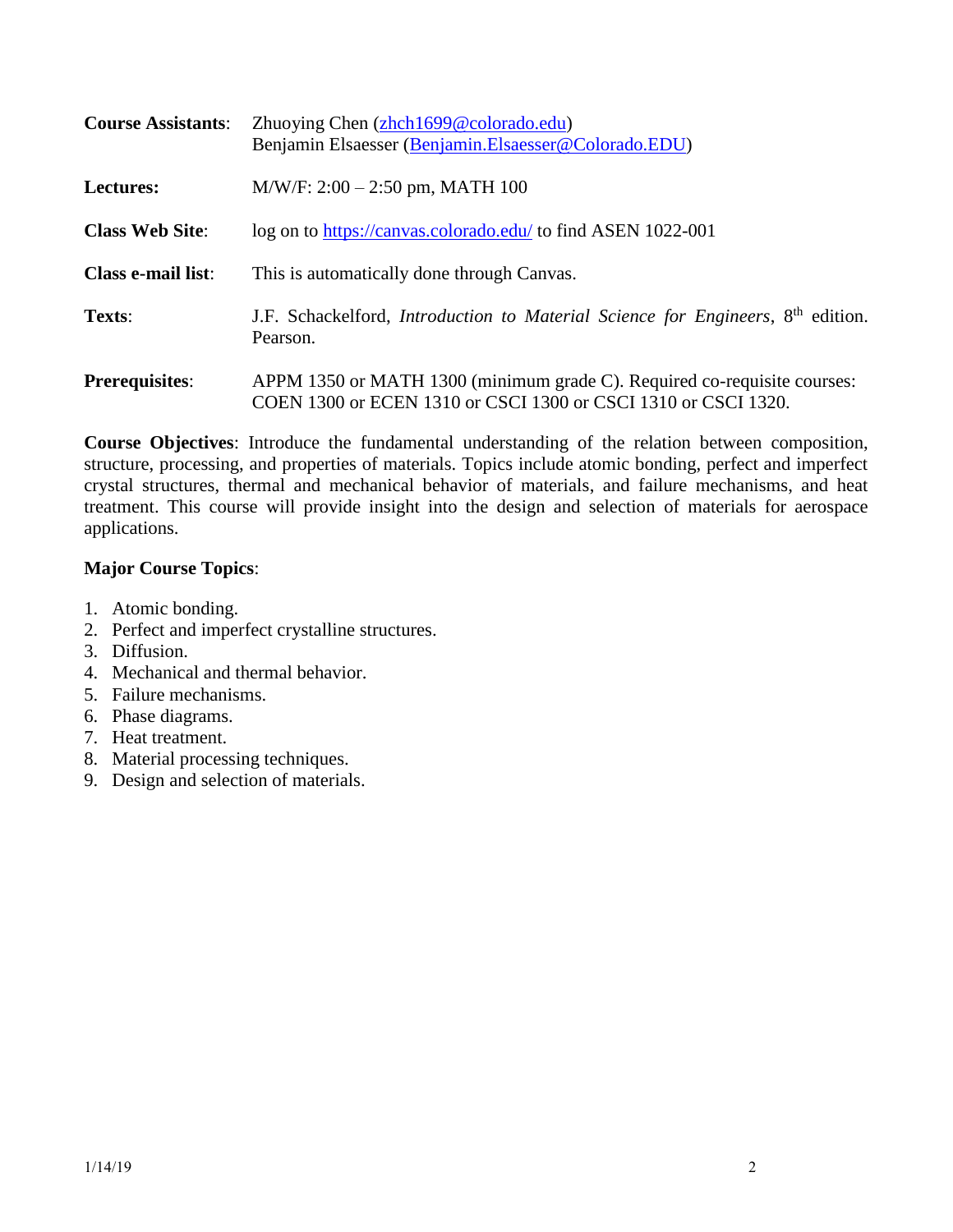| Week           | Topic (Chapter in Introduction to Material Science for Engineers) |
|----------------|-------------------------------------------------------------------|
|                | Introduction, Atomic Bonding (Chapter 2)                          |
| $\overline{2}$ | Atomic Bonding (Chapter 2)                                        |
| 3              | Crystalline Structure (Chapter 3)                                 |
| 4              | Crystal Defects (Chapter 4)                                       |
| 5              | Crystal Defects (Chapter 4), Recitation, Exam 1                   |
| 6              | Diffusion (Chapter 5)                                             |
| 7              | Mechanical Behavior (Chapter 6)                                   |
| 8              | Mechanical Behavior (Chapter 6)                                   |
| 9              | Mechanical Behavior (Chapter 6), Recitation, Exam 2               |
| 10             | Mechanical Behavior (Chapter 6)                                   |
| 11             | <b>Spring Break</b>                                               |
| 12             | Thermal Behavior (Chapter 7), Failure Analysis (Chapter 8)        |
| 13             | Phase Diagrams (Chapter 9)                                        |
| 14             | Phase Diagrams (Chapter 9), Recitation, Exam 3                    |
| 15             | Heat Treatment (Chapter 10), Composites (Chapter 12)              |
| 16             | Composites (Chapter 12), Recitation                               |
| 17             | Final (Date TBD)                                                  |

### **Grading Guideline**:

| Group work: $Lab*$ |                        | 10%                           |
|--------------------|------------------------|-------------------------------|
|                    | Homework*              | 15%                           |
| Individual:        | <b>Clicker Quizzes</b> | 10%                           |
|                    | 3 Midterm Exams        | $40\%$ (=10 \% + 15\% + 15\%) |
|                    | Final Exam             | 25%                           |
|                    |                        | 100\%                         |
|                    |                        |                               |

- **\* Group work only counts toward final grade if the total individual grade is C or better. If the individual grade is below C, the final grade equals the total individual grade.**
- **No exam grades will be dropped.**
- **Please verify all your scores and grades on Canvas within 2 weeks after they are posted; requests to change a score need to be made within this period.**

**Note**: We reserve the right to make minor changes to this distribution of weights based on variations in assignments.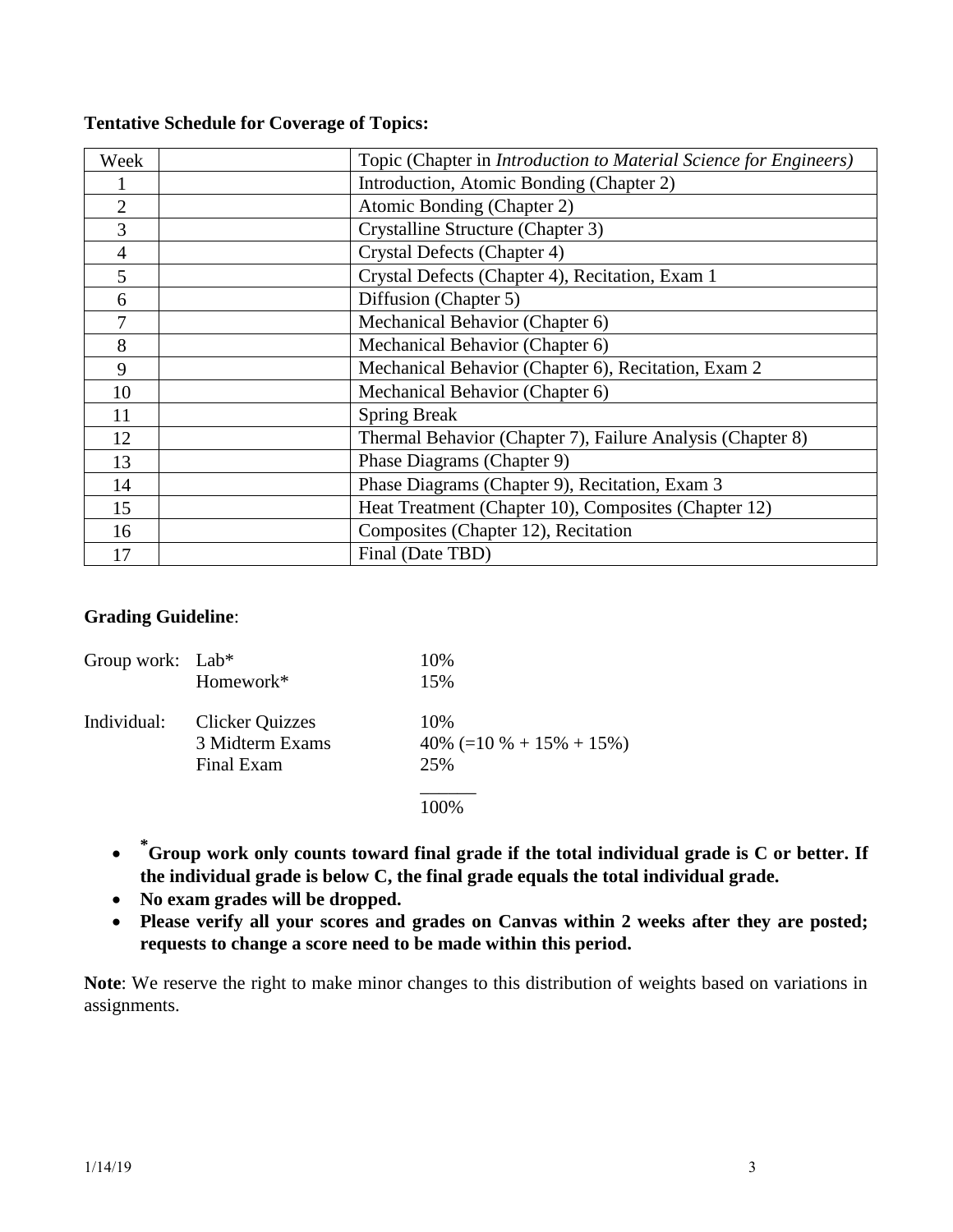### **Exam Times and Locations**:

- 1. Midterm 1: 2/15, class time, in class
- 2. Midterm 2: 3/15, class time, in class
- 3. Midterm 3: 4/19, class time, in class
- 4. Final exam: 5/4, 4:30-7:00 pm, in class

*Evaluated Outcomes:* The Department of Aerospace Engineering Sciences has adopted a policy of assigning grades according to evaluated outcomes (Ox) in each course. Each assignment is designed and graded to assess some combination of several or a few of the following outcomes:

- **O1** Professional context and expectations (ethics, economics, etc.)
- **O2** Historical perspective and vision
- **O3** Multidisciplinary, system perspective
- **O4** Written, oral, graphical communication ability
- **O5** Knowledge of key scientific/engineering concepts
- **O6** Ability to define and conduct experiments, use instrumentation
- **O7** Ability to learn independently, find information
- **O8** Ability to work in teams
- **O9** Ability to design systems
- **O10** Ability to formulate and solve problems

#### **Important Notes and some Q&A**:

- 1. We will commit to replying to email questions only in business hours, i.e. Monday through Friday, 9:00 am–5:00 pm. In general, we encourage you to ask questions at the Office Hours of the Instructors and the TAs. It is more effective for us to answer your technical questions when we are meeting in person where we can use the board or a piece of paper to make clarification. Emails received 24 hours or less before the exams are not guaranteed to be responded to.
- 2. We reserve the right to make changes to the weekly course schedule based on occurring events that require different dispositions. We will give sufficient advance notice through announcements in class and posting on Canvas. Changes to this syllabus and assignments may be announced at any time during class periods. We will post the current syllabus and assignments on Canvas. Both are dated in the footnote.
- 3. We will exclusively use Canvas to send out announcements, to provide comments to you daily on class activities, and to provide general information about course assignments. It is strongly recommended that you setup your Canvas account such that you receive automatically a notification about new postings and updates to the Canvas course page.
- 4. Attendance to all lectures and laboratory workshops is expected. We will give short popup quizzes during regular lectures, using Clickers. These quizzes cannot be made up if missed.
- 5. Why have reading assignments, homework, lab exercises, and exams?
	- Reading assignments are to be completed before the lecture/discussion. The lecture/discussions should help to clarify and supplement what you have read.
	- Homework assignments are to lead you through important applications of current material. Homework enforces the mental processes that help you to become proficient in a subject.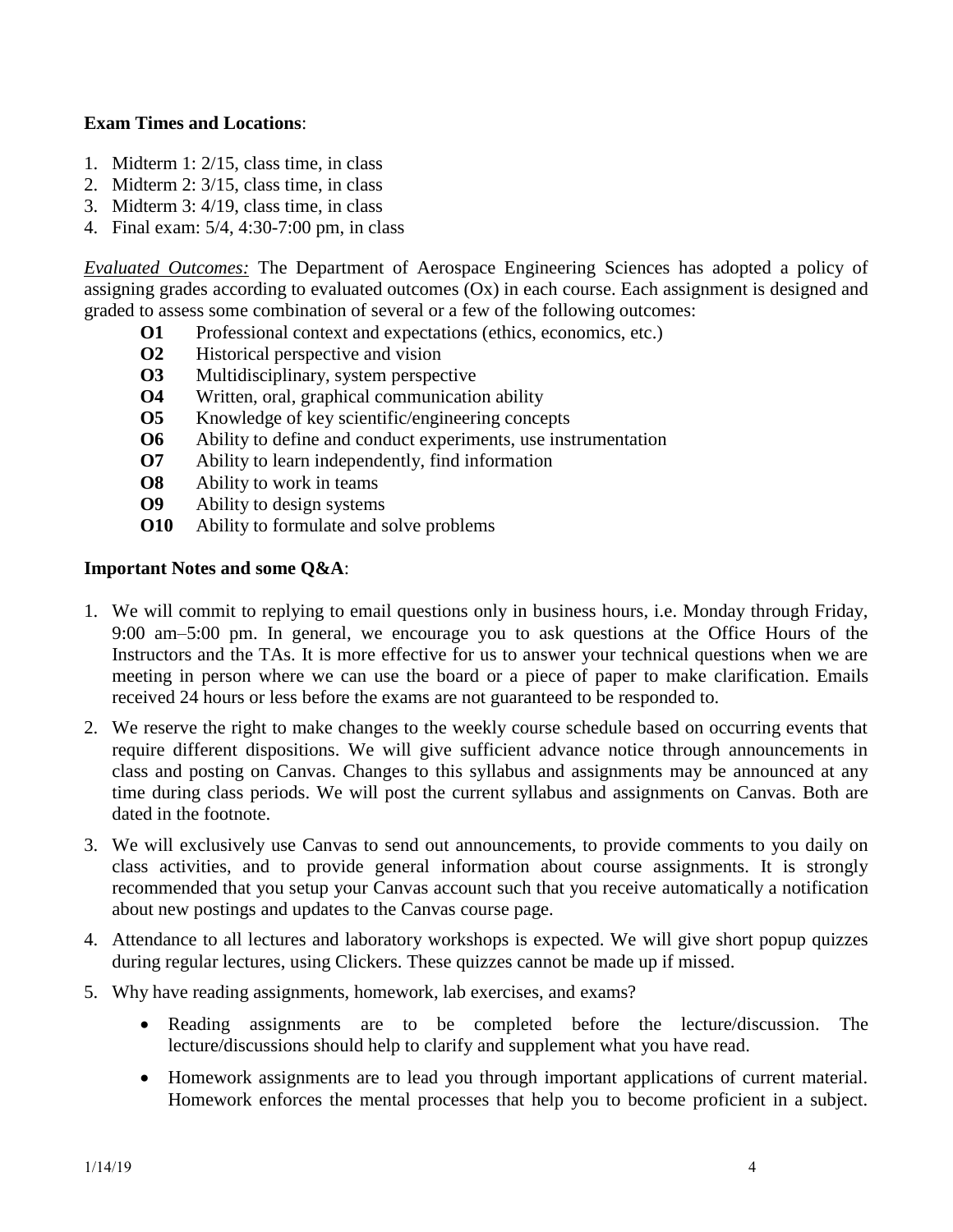Before beginning any homework assignment, you should read the text and work the examples in the text. Homework, which is graded in the category "groupwork" may be discussed with the TAs/CAs.

- The experimental lab will help you to learn how to synthesize the basic concepts, methods, and tools presented in the course curriculum. The team-oriented approach will give you experience in working and cooperating in groups. Group members must inform the TAs early on when one student does not cooperate. A portion of the total lab grade will be from anonymous peer evaluation of the team members.
- 6. Homework:
	- Collaboration is permitted on homework. However, we strongly recommend to first work on your own on the homework before comparing your results with your homework team members. Teams of **three to four students** are permitted. Groups may change during the first two homeworks; after that the teams should be set. You may discuss the means and methods for formulating and solving problems and even compare answers, but you are not free to copy someone's assignment. **Copying material from any resource (including solutions manuals) and submitting it as one's own is considered plagiarism and is an Honor Code violation. Remember, the less you think about the problems yourself, the less you actually learn, and the more difficult it will be to succeed on exams.**
	- Homework solutions must demonstrate an understanding of the principles involved by including diagrams, using correct notation and terminology, explaining the approach, showing the key steps to obtaining the solution, and outlining the answer with proper units. These problem-solving steps are critical for developing problem formulation skills.
	- If you must miss class for an excused absence, you may submit your homework early. Late assignments are not accepted without prior instructor approval. If you know in advance that you must miss a homework due date or lab, send your instructor an e-mail or voice mail to make arrangements.
	- Although each homework assignment will have several problems, all problems may not be graded. Typically, 30-50% of the problems will be graded. However, solutions will be provided to you for all the problems.
	- All homework must be uploaded as a single PDF to Canvas by the stated deadline. The solutions should be included in the correct order, and each problem solution should be started on a new page.
	- **Only one homework per group needs to be turned in.**
	- **No late homework submissions will be accepted.**
	- Homework solutions are posted immediately after lecture.
- 7. Exams:
	- Request for problem re-grade in exams must be done within 2 weeks of the date on which the exam is returned. For record keeping purposes, a written explanation of the points being disputed must accompany your re-grade request.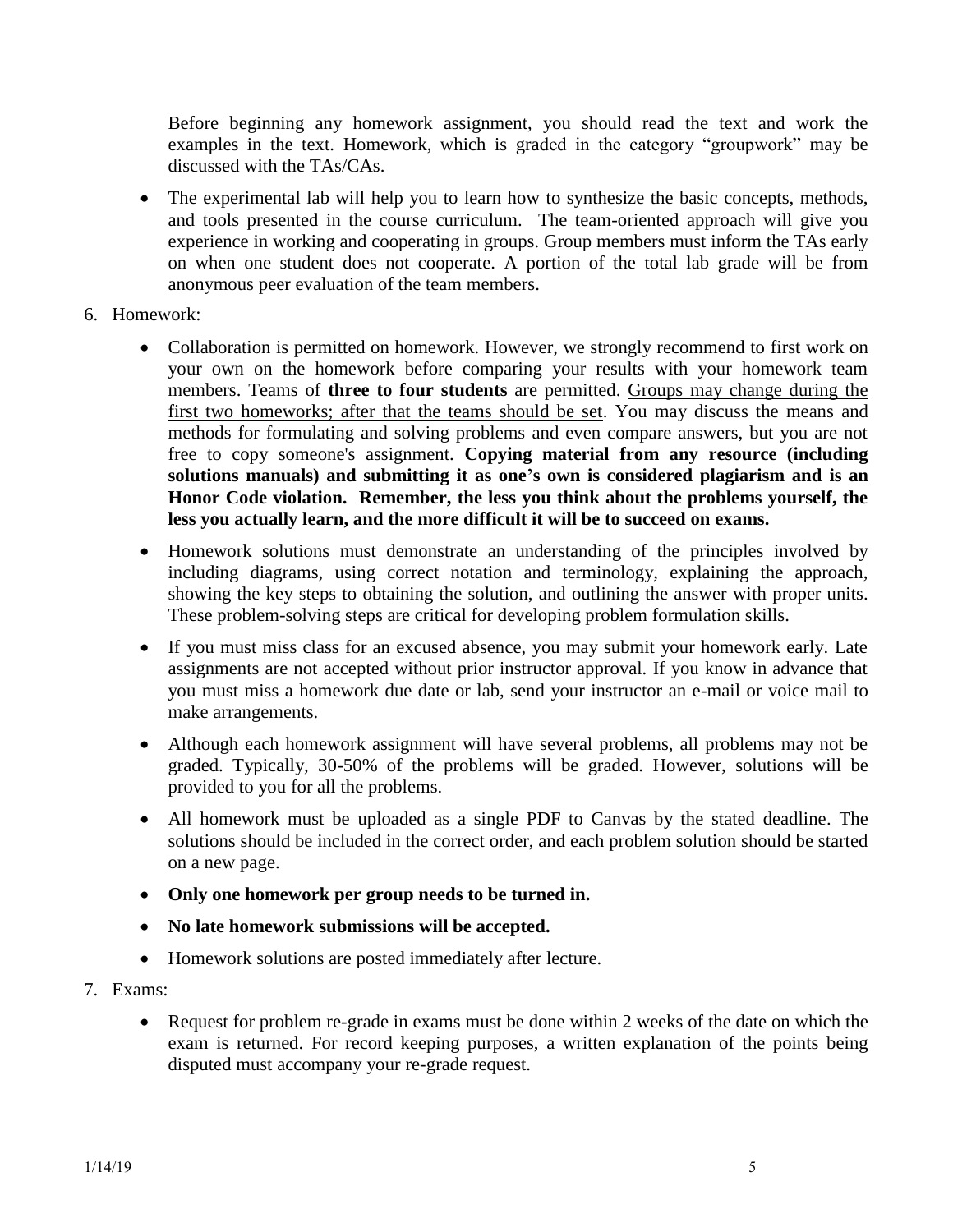- Acceptable excuses, such as medical certification of an emergency, are required to make up any exam. However, there is NO opportunity to make up unit quizzes. Any other medical or academic-related absences need to be communicated and approved ahead of the expected absence. **These requests must be made in email to the instructors.**
- 8. If you qualify for accommodations because of a disability, please submit to your professor a letter from Disability Services in a timely manner (for exam accommodations provide your letter at least one week prior to the exam) so that your needs can be addressed. Disability Services determines accommodations based on documented disabilities. Contact Disability Services at 303-492-8671 or by e-mail at [dsinfo@colorado.edu.](mailto:dsinfo@colorado.edu) If you have a temporary medical condition or injury, see [Temporary Injuries guidelines](http://www.alumniconnections.com/links/link.cgi?l=6835148&h=6451&e=UCBI-20151203180101) under the Quick Links at the [Disability Services website](http://www.alumniconnections.com/links/link.cgi?l=6835149&h=6451&e=UCBI-20151203180101) and discuss your needs with your professor.
- 9. For the experimental lab in this course, we will use the testing facilities of the Integrated Teaching and Learning Laboratory (ITLL). For this course, you **do not** need to take the safety training usually needed to access ITLL facilities.
- 10. Food or drinks (even water) **are not** allowed on the workstations in the ITLL lab plaza.
- 11. Some assignments will require access to a computer and basic programming skills. Computer programming skills are a prerequisite for this class, e.g. GEEN 1300 or CSCI 1300. We **will not** teach computer programming, although we will make an effort to formulate the assignments to emphasize proper computing skills. In this class, we will exclusively use the programming language Matlab.
- 12. This class is not graded on a curve; there are absolute expectations of performance. A performance of 90% will earn an A, 80% earns a B, etc. However, we reserve the right to normalize the class grades based on the expected minimum level of competency. Furthermore, to receive a course grade of C or better (which is required to fulfill the prerequisite for ASEN 2001 and ASEN 2002 and other courses), students must receive a C or better in the individual coursework portion of the class
- 13. Campus policy regarding religious observances requires that faculty make every effort to deal reasonably and fairly with all students who, because of religious obligations, have conflicts with scheduled exams, assignments or required attendance. In this class, you must let the instructors know of any such conflicts within the first two weeks of the semester so that we can work with you to make reasonable arrangements. See [campus policy regarding religious observances](http://www.alumniconnections.com/links/link.cgi?l=6835152&h=6451&e=UCBI-20151203180101) for full details.
- 14. Students and faculty each have responsibility for maintaining an appropriate learning environment, not only while in class, but *also while working outside of class such as in labs and study areas.* Those who fail to adhere to such behavioral standards may be subject to discipline. Professional courtesy and sensitivity are especially important with respect to individuals and topics dealing with differences of race, color, culture, religion, creed, politics, veteran's status, sexual orientation, gender, gender identity and gender expression, age, disability, and nationalities. Class rosters are provided to the instructor with the student's legal name. We will gladly honor your request to address you by an alternate name or gender pronoun. Please advise us of this preference early in the semester so that we may make appropriate changes to our records. For more information, see the policies on [classroom behavior](http://www.alumniconnections.com/links/link.cgi?l=6835155&h=6451&e=UCBI-20151203180101) and [the student code.](http://www.alumniconnections.com/links/link.cgi?l=6835156&h=6451&e=UCBI-20151203180101)